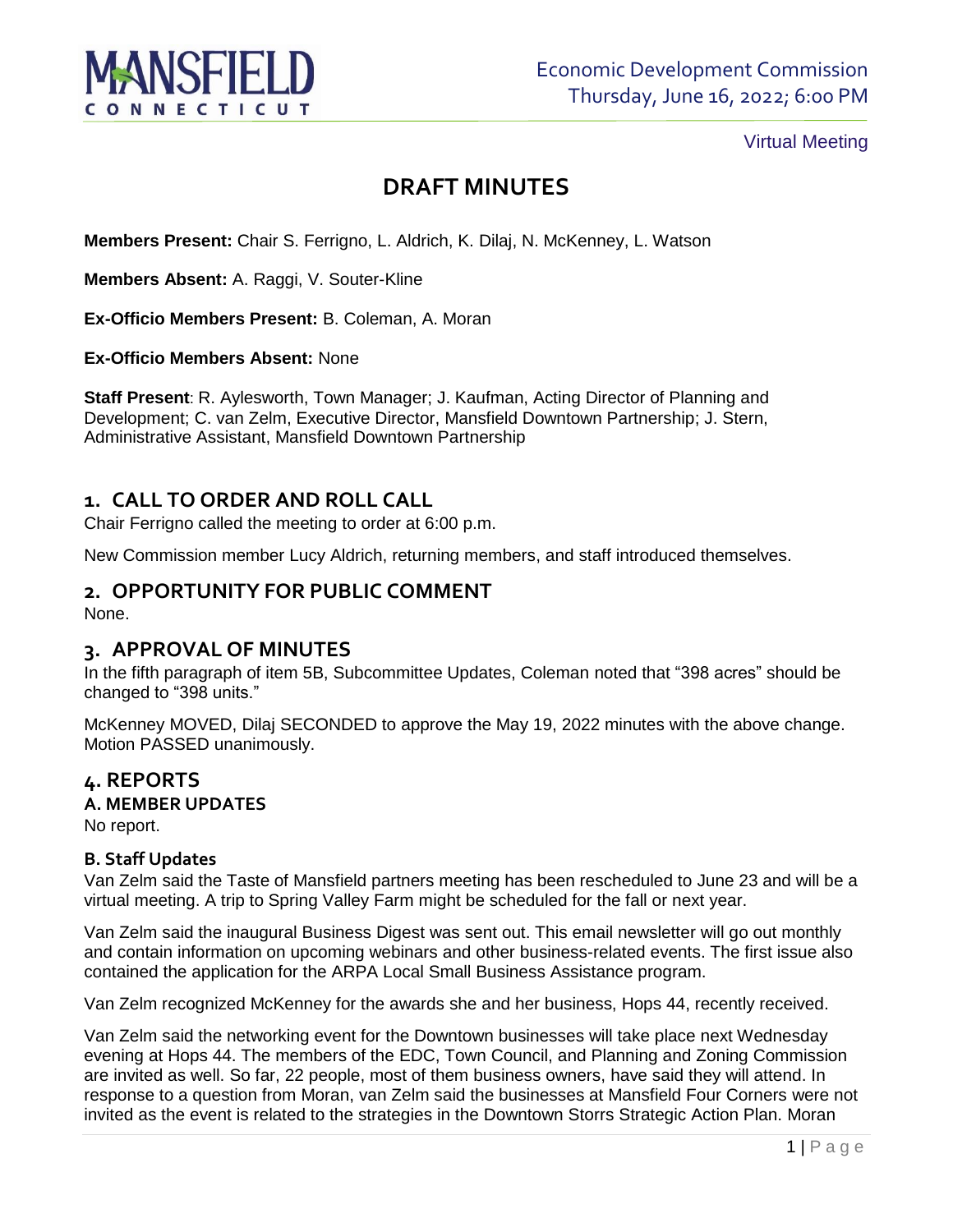# CONNECTICUT

# Virtual Meeting

said an event should be held for other Mansfield businesses in the future. Ferrigno agreed and said this event will serve as a trial run for future networking events.

## **C. Business Updates (Openings/Closings)**

Dilaj said Alex Salustri has sold Chiropractic Health Center. Fashion Nails & Spa, in the Big Y plaza, has expanded into the space next door.

#### **D. Housing Updates**

Kaufman displayed the story map on the Town website, which tracks current development applications in Mansfield and shows their locations. She highlighted the current application for a Mixed Use Center-Transition district near Four Corners, as well as The Standard, whose developers are hoping to break ground this fall. In addition, an application for a wetlands permit as part of a proposal to add 102 residential units and some retail space to the parcel where TOAST and Pizza Mike's are located will be received July 5 by the Planning and Zoning Commission.

Ferrigno referenced an application from Domino's to open up a branch at Four Corners. Kaufman said a public hearing will be held on this application on July 5, and the location would have a pickup window but no indoor or outdoor seating, so it would not be considered a restaurant. It would be located in the vacant building next to Dick's Auto Care.

In response to a question from Ferrigno, Kaufman said there are still many details to be sorted out before construction begins on The Standard. She thinks construction is expected to last until 2025.

Ferrigno said the Development Project Review Subcommittee will work on a letter from the EDC regarding the proposed Mixed Use Center-Transition application. The public hearing for this application is scheduled for July 5 and will likely be extended to July 18. Kaufman said all comments must be received prior to when the public hearing closes.

# **E. EDC Calendar**

There are no significant updates.

# **5. DISCUSSION ITEMS AT MEETING**

#### **A. Discussion of Co-Working Space**

Ferrigno said the possibility of co-working space has been discussed for years and recently came up again at the annual meeting of the Downtown Partnership Board. Van Zelm said she spoke recently with Patrick McMahon of Windsor and Anissa Teich of Bromleigh Ventures about their recent initiatives in South Windsor and West Hartford. She outlined several of Teich's recommendations, including that co-working space should be built in an already established, walkable area. Many potential clients are working remotely but looking for their own space to work away from their homes. Van Zelm also mentioned co-working spaces in Manchester and Wallingford. She plans to continue researching the concept and possibly organize a site visit or an opportunity for Teich to meet with the Commission.

Commission members asked van Zelm to elaborate on what model of co-working space she has in mind. Moran said that when the new elementary school opens, the Vinton and Goodwin buildings might be a possible location for co-working space if it is determined that they do not need to be demolished. Van Zelm made the distinction between incubator space (which may be a fit for the schools) and coworking space. In response to a comment from Moran about the collapse of WeWork, van Zelm said Teich had drawn a distinction between co-working space as part of economic and community development versus as a real estate venture.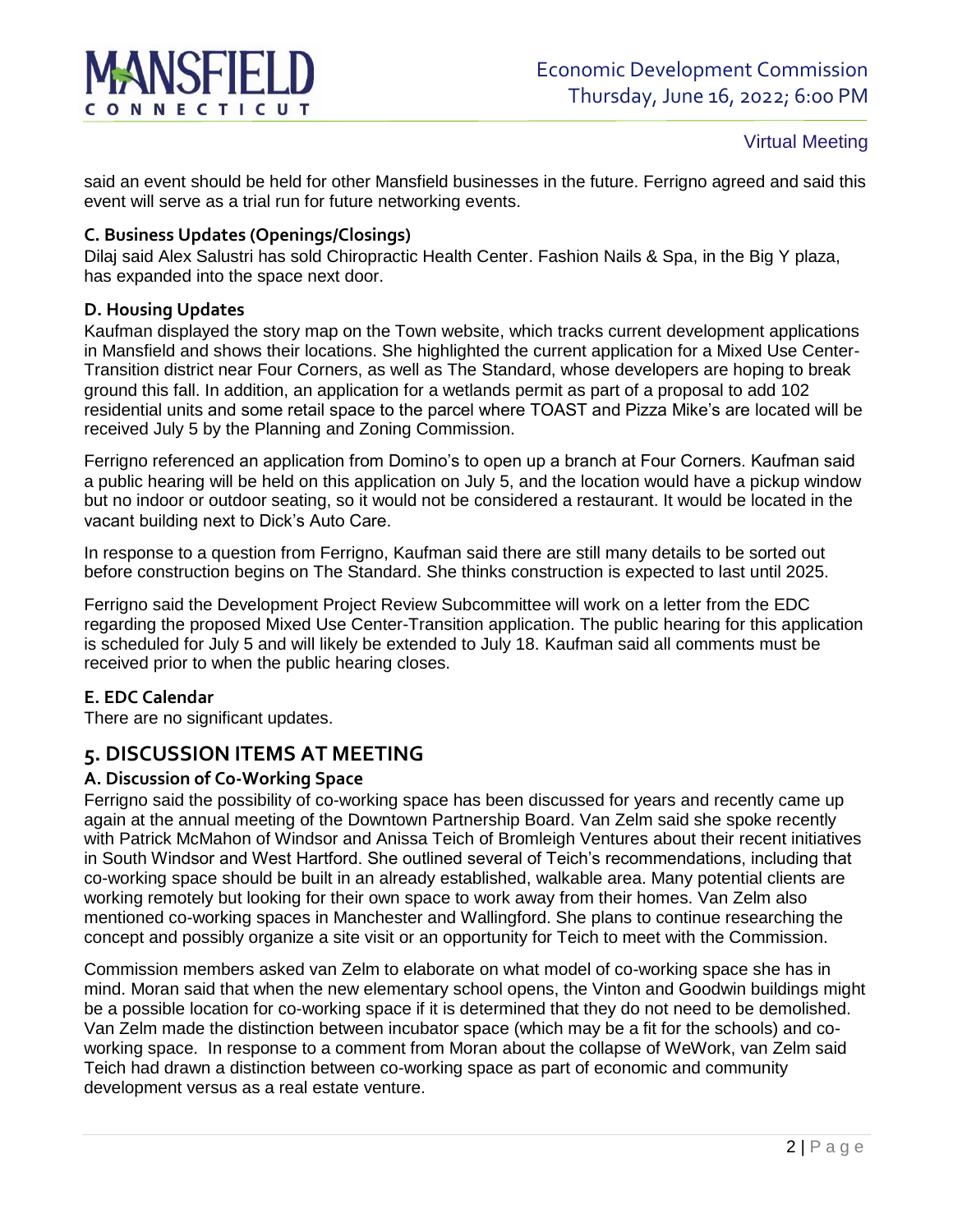

#### Virtual Meeting

The Commission discussed the possibility of co-working space. Several members expressed interest in surveying the community to gauge how much interest there is. Questions were also asked about what kinds of fees the space would charge and whether it could sustain itself. Moran expects that UConn students would not be major users of a co-working space.

## **B. Update on American Rescue Plan Act (ARPA) Local Small Business Assistance Proposal**

Aylesworth said the \$370,000 program was approved by the Town Council, and he expects most funding packages to be between \$2,500 and \$5,000. The application has been open for one week and will remain open until July 8. Van Zelm said about five businesses had expressed interest when the program was initially announced. The application is being promoted through emails, press releases, and social media posts. Aylesworth said there have been discussions about putting together a review committee to assist the Partnership staff with reviewing applications.

Coleman asked whether the application window is long enough. Van Zelm said no applications have been received yet, but her experience is that most applications tend to come in close to the deadline. Aylesworth said that a one-month window is seen as ideal by other communities that have organized similar programs. A second round of applications will be considered if not many are received.

Aylesworth and Ferrigno thanked van Zelm for her efforts in organizing the program.

#### **C. Subcommittee Updates**

Ferrigno said the Business Outreach Subcommittee has been reviewing a list of businesses to visit and interview. Anthony Raggi has expressed interest in joining this subcommittee. Ferrigno reviewed the missions of the subcommittees for Aldrich so she may choose which one she wants to join.

There were no updates from the Development Project Review or Governance subcommittees.

#### **D. Town/UConn Collaboration Update**

Moran said the Town University Relations Committee met last week and reviewed UConn's and the Town's development plans. UConn's planned projects include building new dormitories and renovating existing ones, as well as demolishing the Mansfield Apartments. She said the relationship with UConn continues to be cordial.

Moran said Aylesworth has also been negotiating a renewal of the sewer agreement, which expires on June 30. Ferrigno noted that a new agreement could increase the viability of potential developments on King Hill Road.

Ferrigno said that at the annual meeting of the Partnership Board, tours were provided of the Innovation Partnership Building (IPB). While on the tour, he asked several people how the Town can help support the IPB and its efforts, and multiple people suggested catering or delivery food services. Moran said she thinks UConn Dining Services still has complete control over food service on campus, preventing outside caterers from providing their services there.

Ferrigno also said that when he staffed the Downtown Partnership booth at UConn orientation, two families asked if there is a hotel near campus. Moran said she had expected there to be interest in building a hotel at Four Corners, but none has been proposed.

#### **E. Promotion of Arts in Mansfield**

Ferrigno said he and Coleman will meet soon to discuss promotion of arts in Mansfield.

Van Zelm said she and Partnership Event Coordinator Denise Kegler recently met with Anne D'Alleva, UConn's Dean of Fine Arts and Interim Provost, and Alain Frogley, Interim Dean of Fine Arts. They